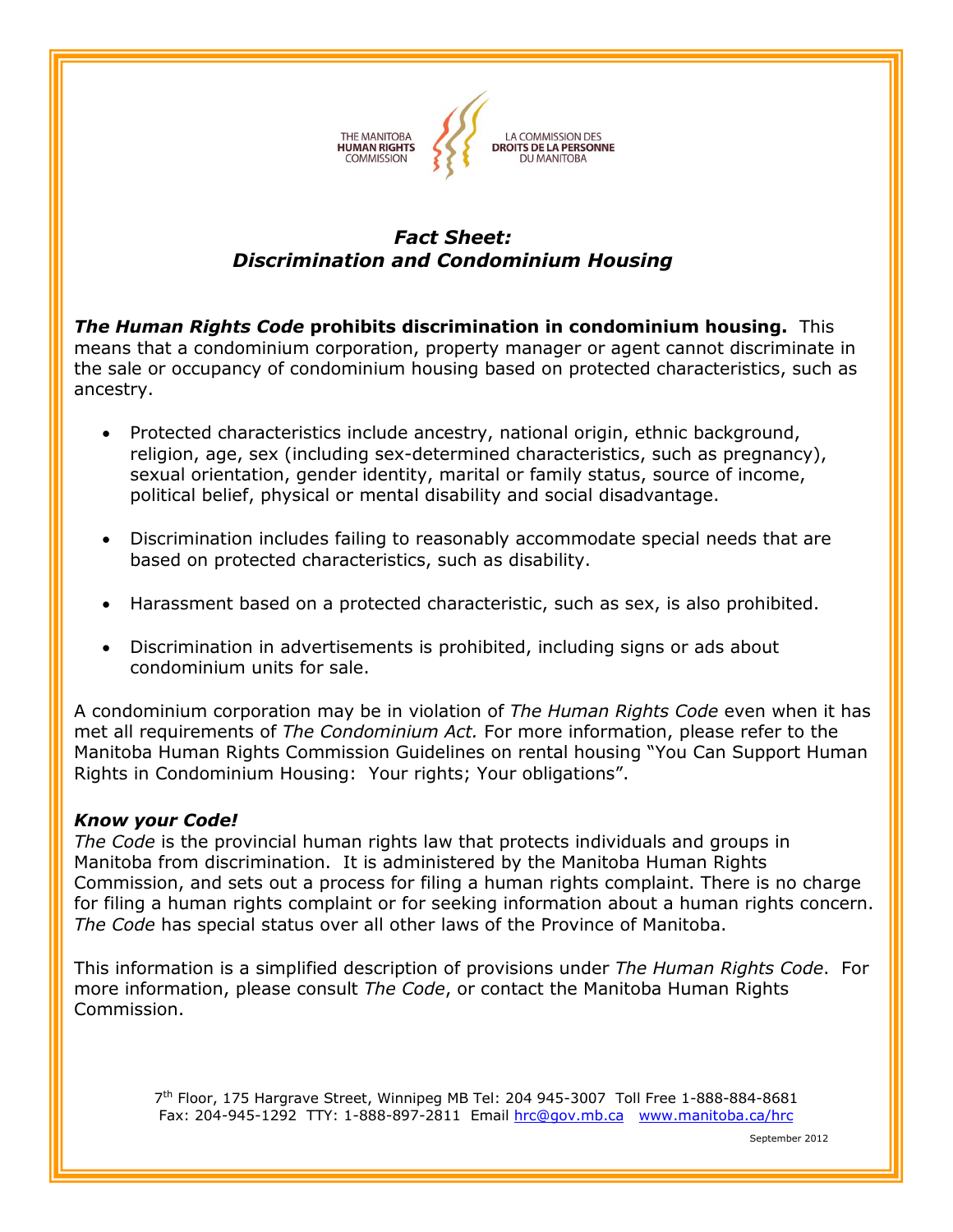

### **Fact Sheet: Discrimination and Rental Housing**

**The Human Rights Code prohibits discrimination in rental housing.** This means **The Human Rights Code prohibits discrimination in rental housing.** This means<br>that a landlord, property manager or agent cannot discriminate against applicants for that a landlord, property manager or agent cannot discriminate against applicants for<br>apartments, tenants (renters), or their guests, based on protected characteristics, such<br>as ancestry.

- Protected characteristics include ancestry, national origin, ethnic background, religion, Protected characteristics include ancestry, national origin, ethnic background, religi<br>age, sex (including sex-determined characteristics, such as pregnancy), sexual orientation, gender identity, marital or family status, source of income, political belief, physical or mental disability and social disadvantage.
- It is illegal for a landlord, rental agent, or a tenant who sublets to refuse to rent It is illegal for a landlord, rental agent, or a tenant who sublets to refuse to rent<br>to someone on the basis of a protected characteristic, such as source of income (for example, income assistance).
- Discrimination includes failing to reasonably accommodate special needs that are based on protected characteristics, such as disability.

Harassment based on a protected characteristic, such as sex, is also prohibited.

Discrimination in advertisements is prohibited, including signs or ads about apartments for rent.

**indees information is based on provisions of** *The Human Rights Code***. You may be in violation**  *The Code* even when all requirements of *The Residential Tenancies Act* are being met. Forof *The Code* even when all requirements of *The Residential Tenancies Act* are being met.<br>For more information, please refer to the Manitoba Human Rights Commission Guidelines on For more information, please refer to the Manitoba Human Rights Commission Guidelines o<br>rental housing "You Can Support Human Rights in Rental Housing: Your rights; Your obligations".

# *your Code! The*

**Know your Code!**<br>The Code is the provincial human rights law that protects individuals and groups in Manitoba The Code is the provincial human rights law that protects individuals and groups in Manitoba<br>from discrimination.It is administered by the Manitoba Human Rights Commission and sets from discrimination. It is administered by the Manitoba Human Rights Commission and sets<br>out a process for filing a human rights complaint. There is no charge for filing a human out a process for filing a human rights complaint. There is no charge for filing a human<br>rights complaint or for seeking information about a human rights concern. *The Code* has<br>special status over all other laws of the Pr

**in** This information is a simplified description of provisions under *The Human Rights Code*. For more information, please consult *The Code*, or contact the Manitoba Human Rights Commission.

 $7^{\rm th}$  Floor, 175 Hargrave Street, Winnipeg MB Tel: 204 945-3007 Toll Free 1-888-884-8681 Fax: 204-945-1292 TTY: 1-888-897-2811 Email [hrc@gov.mb.ca](mailto:hrc@gov.mb.ca) [www.manitoba.ca/hrc](https://www.manitoba.ca/hrc)